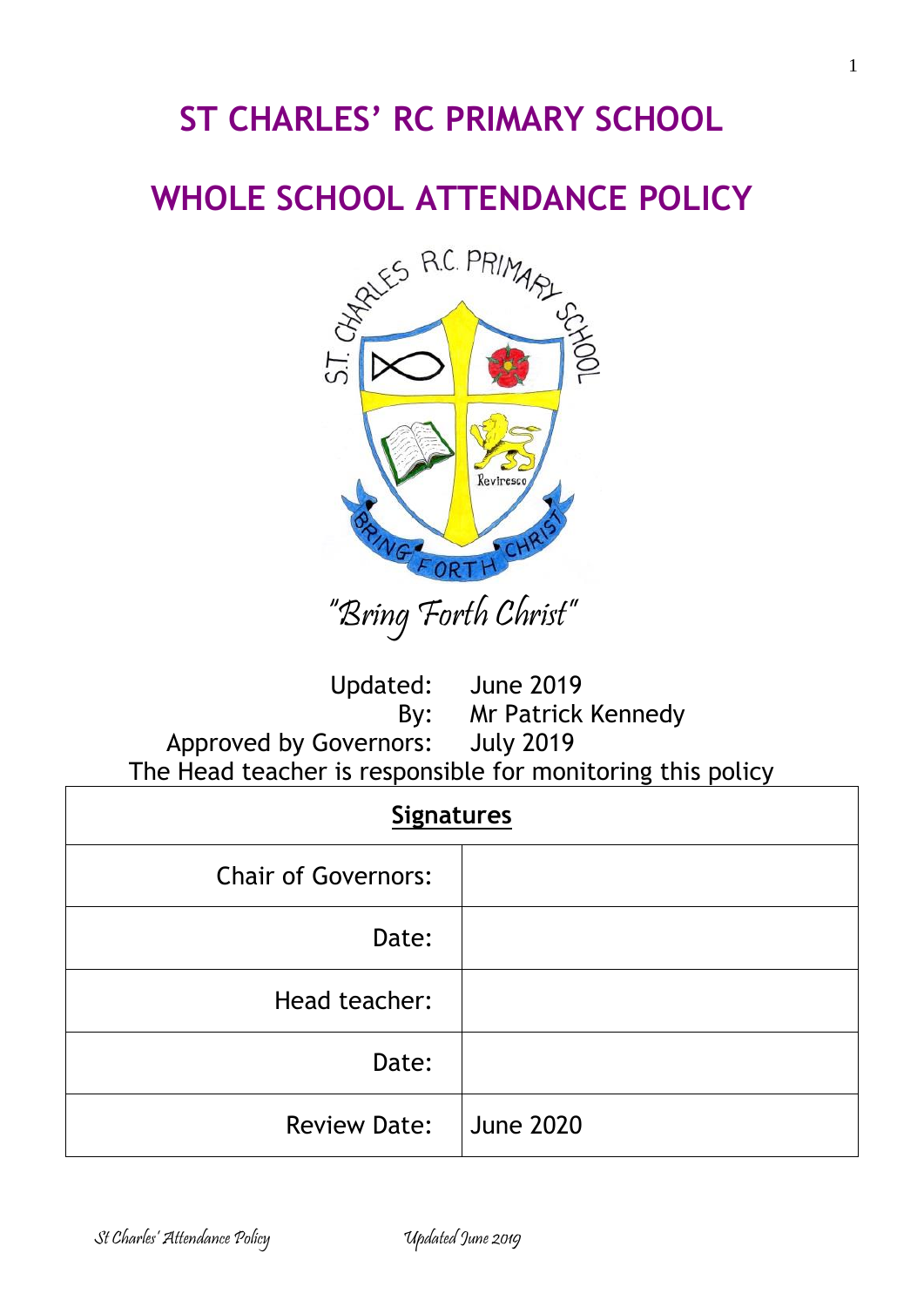2

St Charles' RC Primary School will encourage good attendance from all its pupils, by offering an environment in which pupils feel valued and part of our school family.

### **Aims**

We will

- ➢ Promote a culture across the school which identifies the importance of regular and punctual attendance.
- ➢ Make attendance and punctuality a priority for all those associated with the school including pupils, parents, teachers and governors.
- ➢ Further develop positive and consistent communication between home and school.

### **Rights, roles & responsibilities**

We will develop a procedural framework which defines agreed roles and responsibilities for

- ➢ Parents and carers
- ➢ Pupils
- ➢ School staff
- ➢ Governors

to complement this policy and identify how we will deliver our aims in respect of regular and punctual attendance.

This procedural framework will include guidance on

- $\triangleright$  Registration
- $\triangleright$  What constitutes unauthorised absence
- $\triangleright$  Consistent use of symbols for authorised leave
- $\triangleright$  Absences in term time
- $\triangleright$  Systems for monitoring attendance and punctuality for individual pupils
- $\triangleright$  Systems for dealing with absences
- ➢ Criteria and systems for referral to and working with the LA Attendance Officer.
- $\triangleright$  Systems for dealing with absence
- $\triangleright$  Systems for reintegrating pupils who have been absent
- $\triangleright$  Systems for monitoring whole school attendance and action planning

#### **Absences in term time**

St Charles' RC Primary School will discourage any absence in term time. Notwithstanding this, the school may approve absences during term time of up to ten school days in a school year in exceptional circumstances with prior permission. School will only consider requests for absence in term time over 10 days where prior permission is sought and the parent is able to demonstrate exceptional circumstances. From November 2015, penalty notices will be issued for 5 days unauthorised leave in one term or for 7 days unauthorised leave in any two consecutive terms.

#### **Use of penalty notices**

For days taken in excess of the agreed period of leave, without good reason, the Local Authority may issue a fixed penalty. Similarly, a Penalty Notice for persistent lateness may be issued. From September 2013, unauthorised absence would attract a penalty notice of £120 if paid within 42 days or £60 if paid within 28 days.

#### **Partnership working**

School will work with Children's Integrated Services and other support agencies as appropriate to ensure regular attendance at school. The criteria for referral and areas of responsibility of staff will be set out in the procedural framework on attendance.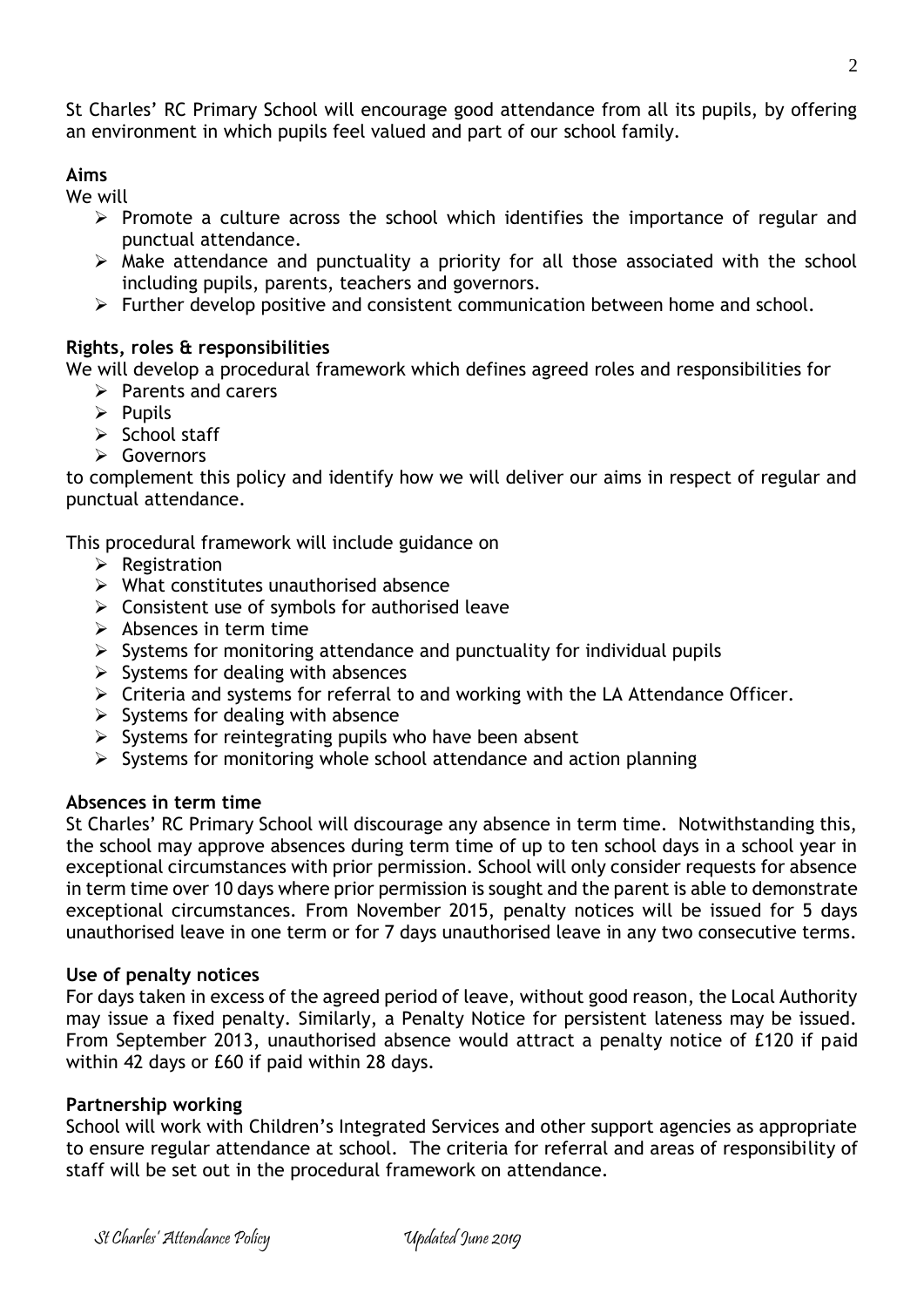#### **Monitoring & analysis**

School will monitor attendance of pupils each half term – at the end of the half term, using the SIMS.net registration data. The information gained will be analysed by the head, pastoral manager and office staff and appropriate letters will be sent out to parents of pupils whose attendance or punctuality is a cause for concern. Pupils whose attendance or punctuality falls below 92% may be referred to the school's Home School Liaison Officer. Pupils whose attendance falls below 88% may be referred to the Early Intervention Team.

#### **Persistent Absence**

The minimum attendance level which is expected of all primary aged pupils nationally is 95%. It is when attendance falls below this level that school will consider whether it is appropriate to offer support in order to improve the situation. Both local and central government pay particular attention to reducing the number of pupils who fall into the persistent absence category (PA). A pupil becomes a persistent absentee when their attendance falls below 90% at any point during the school year; whether the absences are authorised or unauthorised. When attendance nears this level children miss significant amounts of schooling; meaning that their educational progress is put at risk. We need parents' full support in ensuring that attendance does not reach this level. However, if for any reason a child's attendance does fall into this category, parents will be asked to do all they can to improve the situation.

Families will be supported in this via school's robust systems for managing PA. This support may involve the need for parents, and children of an appropriate age to agree to a parenting contract. Due to the seriousness of PA status, it is highly likely that such cases will be referred to a local government attendance officer (Early Intervention Team). Furthermore, the names of individual pupils who are classed as persistent absentees are reported to the Department for Education annually along with whole school absence figures.

#### **Locally Agreed Arrangements**

The Great Harwood & Rishton School Cluster has agreed the following arrangements:

- Exceptional circumstances will include absence due to respite care for terminally ill siblings/family members, parents in the Armed Forces, visiting seriously ill family members, recovery from bereavement, where the absence can give evident educational benefits or in unique circumstances where the Head feels such an absence is in the interests of the child/children at that time. Each Head teacher will also use their own discretion regarding each request.
- Heads will liaise with other school regarding absence requests when appropriate, for example when families with siblings in more than one school make a request.

#### **Review**

This policy and the associated procedural framework will be reviewed annually by the staff and Governors.

Last reviewed: June 2019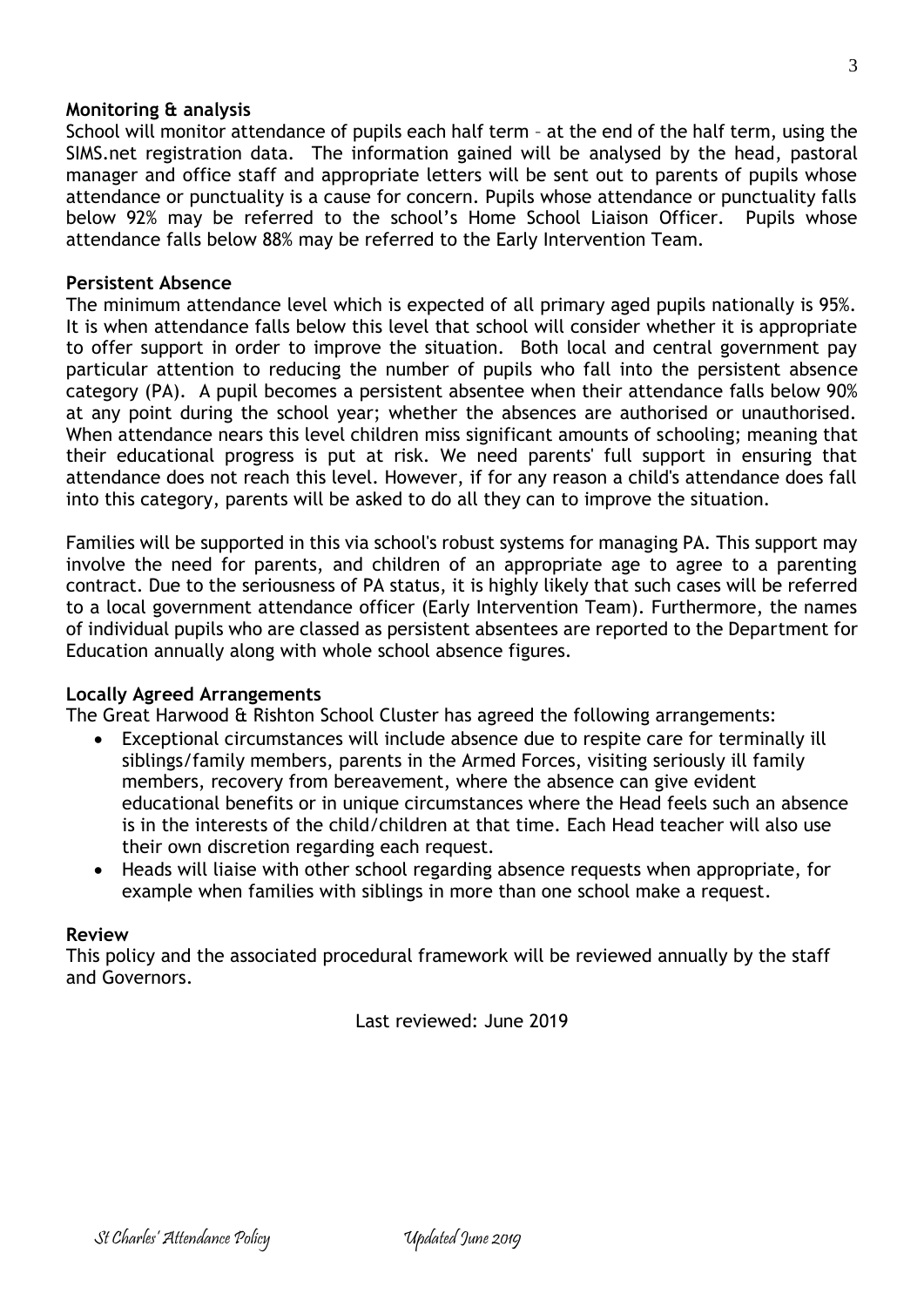# **Whole School Attendance Policy - Procedural Framework**

#### **Rationale:**

This document forms part of St Charles' RC Primary School's Whole School Attendance Policy. It sets out the rights, roles and responsibilities for parents/carers, pupils, school staff and governors; and the systems and procedures in place to identify how the school will deliver its aims in respect of regular and punctual attendance. It will be reviewed annually.

#### **Rights, Roles and Responsibilities**

St Charles' RC Primary School believes that it is important that Parents and Carers, Pupils, School Staff and Governors all work in partnership to encourage good attendance for all pupils. The following is a summary of the rights, roles and responsibilities:

#### **Parents and Carers**

- Ensure the child(ren) in their care attend school regularly and punctually.
- Inform the school office or class teacher on the first day of absence and provide a reason for the absence.
- Inform the school office of the continued absence and update as to the reason for the absence daily.
- Provide a written note to the class teacher or school office confirming the reason and length of absence on the day the child(ren) return(s) to school
- Avoid absences in term time wherever possible but to write to the school as soon as possible prior to the first requested day of absence to request authorisation.
- To advise the school, by contacting the school office immediately, if they become aware of problems with attendance.
- To co-operate with the school in promoting and improving attendance e.g. attending meetings, participation in Parenting Contracts and supporting the school in agreed intervention/action plans.

#### **Pupils**

- ➢ Acknowledge behaviour needed out of school, e.g. early bedtimes to allow for punctual behaviour
- $\triangleright$  Attend school punctually
- $\triangleright$  Follow systems for late registration
- ➢ Speak to teachers/parents if issues arise which have an effect on school attendance
- $\triangleright$  Co-operate and participate in support offered by the school or other agencies

#### **School Staff**

The Head teacher has overall responsibility for ensuring that there are appropriate and efficient systems in place to promote and support the school attendance policy, that these are adhered to and training is given where appropriate. The Head teacher is also responsible for liaising with individual families, the Home School Liaison Officer and the Early Intervention Team to ensure appropriate support is given where attendance concerns are identified and for liaising with the Local Authority and DfE to ensure that the school conforms to all statutory requirements in respect of attendance.

However, St Charles' RC Primary School believes that all staff have responsibilities and a role to play in promoting good attendance by:

- Providing a welcoming atmosphere for children.
- Providing a safe learning environment.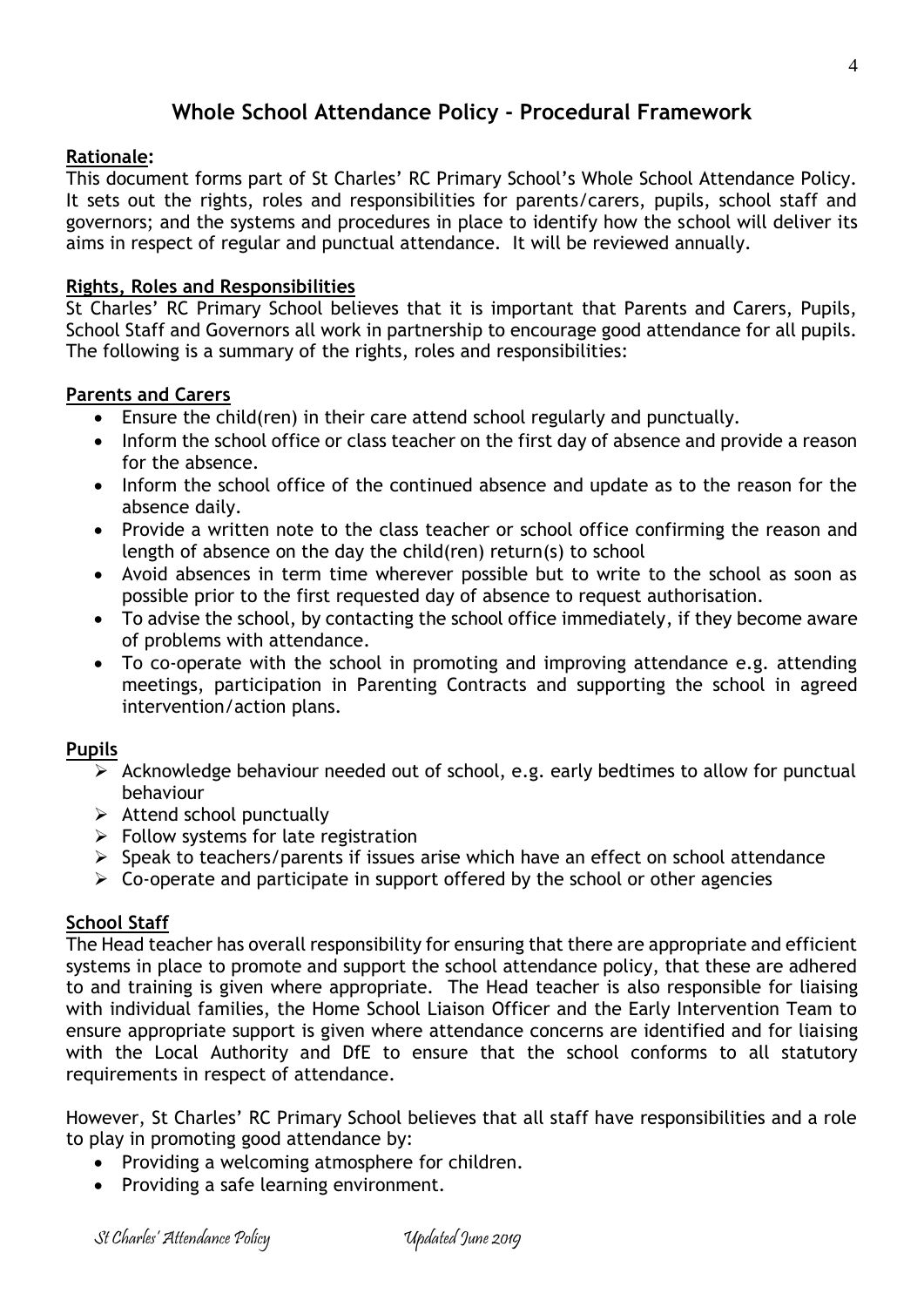- Ensuring an appropriate and responsive curriculum which includes the possibility of catching up lessons missed through absence.
- Providing a sympathetic response to any pupil's concerns.
- Being aware of factors that can contribute to non-attendance.
- Being aware of the role all staff can play in ensuring attendance is seen as important for all pupils.
- Adherence to the systems and procedures in place within school to promote good attendance and highlighting any concerns to the Head teacher.
- Participation in training regarding school systems and procedures.
- Willingness to communicate with children and parents about attendance.

Some staff will have specific individual responsibilities to support the attendance policy.

#### **Governors**

- Adopt an Attendance Policy and review it annually.
- Ensure that they receive reports from the Head teacher regarding school attendance as part of the school monitoring or school profiling exercise.
- When the Governors believe there is cause for concern, they review the systems and procedures in place to promote good attendance.
- To promote the strong link between attendance and educational attainment to parents and pupils where appropriate and ensure that the school attendance policy and procedures are communicated effectively.

#### **Procedures**

#### **Registration**

Morning Registration is at 08.55am Afternoon Registration is at 1.00pm

Each class teacher or their nominated representative is responsible for marking children present in the register at morning and afternoon registration. The registers must be completed by 9.05am and 1.10pm to avoid discrepancies between classes. The class teacher must ensure that the marked register, plus any notes received regarding absence, is returned to the school office by 9.10am/1.15pm.

The school office is responsible for entering attendance on the electronic register and for inputting absence codes on a daily/weekly basis.

#### **Late Registration**

School doors are locked at 08.55am. Pupils requiring admittance to the school after these times must go to the front door and request entry via the main entrance. The school office uses Inventry which holds details of name, class, time admitted/time released and reason for lateness/absence.

In accordance with current guidance, the attendance registers are closed at 9.30am/1.30pm. This means that any pupil who arrives after the registration period (8.55 to 9.05am/1.00 to 1.10pm) but before the registers are closed (9.30am/1.30pm) will be given a late mark (L) in the register. This code is classed as a present mark, but displays that the pupil arrived late for school. Any pupil who arrives after the registers have closed (9.30am/1.30pm) but before the end of the session will be given a "late after registers closed" mark (U) in the register. This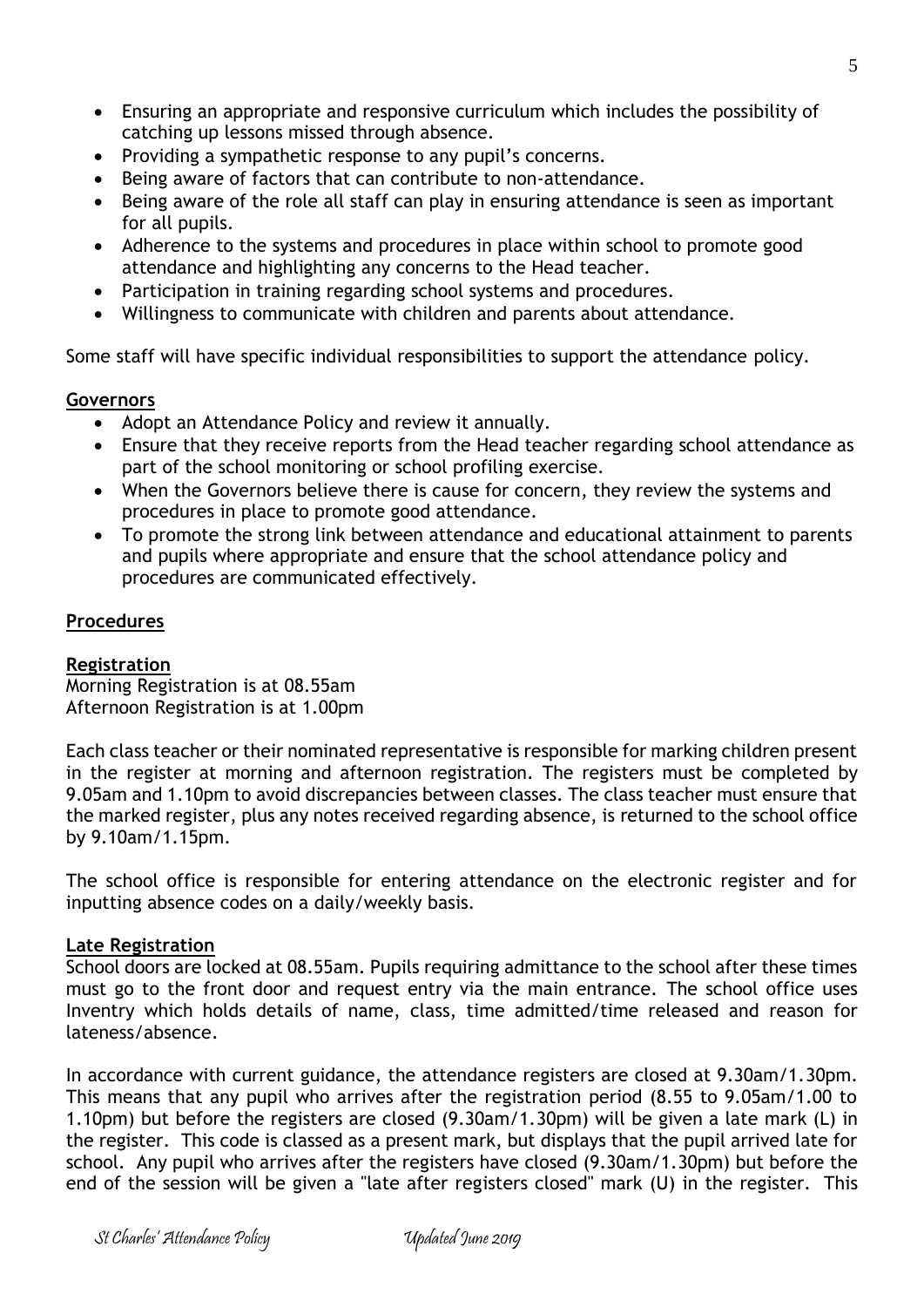code is classed as an unauthorised absence but displays that the pupil was physically present in school for part of the session.

#### **Authorised and Unauthorised Absence**

In every instance it is the Head teacher who determines whether an absence is recorded as authorised or unauthorised. This decision is made based on information provided by parents/carers. Further evidence is usually requested for an absence to be recorded as authorised, e.g. medical appointment cards. As the register is a legal document, the Head teacher has responsibility for its accurate completion in accordance with current guidance. Examples of authorised absence include medical or dental appointments and illness. Examples of unauthorised absence include hair appointments, shopping and birthdays

If a child is absent and no contact has been made by the family, the school office will contact the family on the first day of absence by 9.30am. If contact cannot be made on any of the numbers held on file, the Head teacher should be informed and a Home visit will be made by the Pastoral Care lead with another member of staff as deemed necessary. In the case of prolonged or repeated absence without justification being given, the Head teacher will determine whether a referral to PAST (Pupil Attendance Support Team) should be made.

#### **General School Guidance**

- The school office is responsible for maintaining records of reason and length of absence.
- Parents/Carers are required to contact the school office or on the first day of absence advising of the reason for the absence and expected return date, if known.
- Where information is provided to the class teacher they are responsible for passing this information to the school office.
- Where a verbal message is taken by office staff, the class teacher will be informed.
- Where a written note is received this should also be kept in the class register.
- Where the absence is for several days, the Parent/Carer is responsible for informing the school office of the continued absence and updating them as to the reason for the absence every morning.
- The school office is responsible for inputting the appropriate absence code on the electronic register. Where they are not certain whether an absence is authorised or not, they should seek advice from the Head teacher.

#### **In line with latest guidance:**

- Schools should hold at least three phone numbers for different adults.
- School will immediately send a member of staff when contact cannot be made by phone with the parent of an unexpectedly absent child.
- If there is no answer when staff visit the family home, the police should be called immediately.

#### **Signing Out**

The school office is responsible for overseeing the procedure for releasing children where parents/carers have requested and been granted authorised absence for an appointment in school time. In every case a copy of the appointment should be enclosed with the request or provided after the appointment so that the absence can be authorised.

The child(ren) can only be released to a parent or authorised carer/family member (to be authorised in writing by the legal guardian of the child). When an authorised adult is picking up a child within school time, the school office is responsible for ensuring that they sign the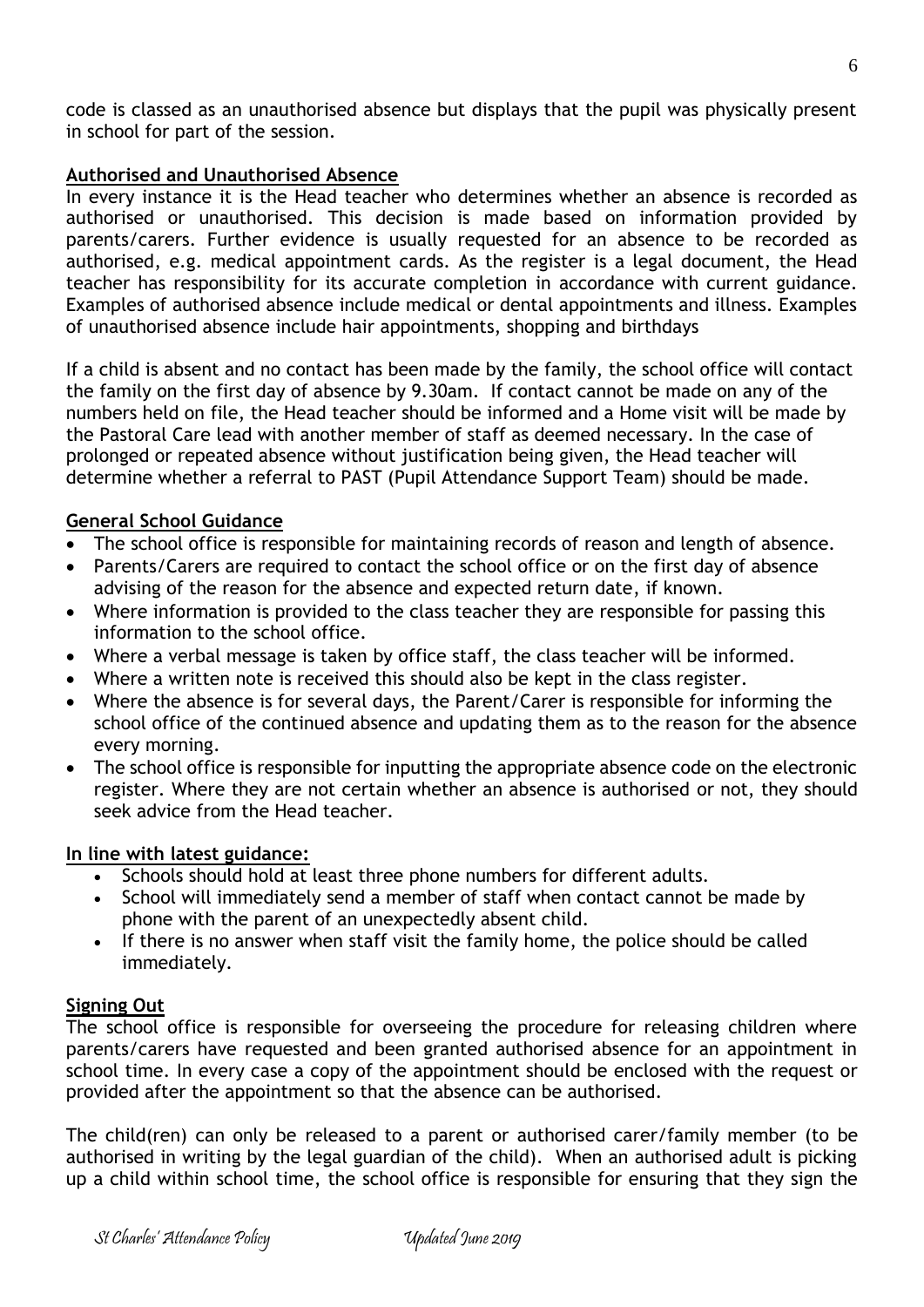child out using Inventry. The school office is responsible for inputting the appropriate absence code on the electronic register.

#### **Extended Absence in Term Time**

St Charles' RC Primary School discourages the taking of extended absence in term time. However, the Governors have agreed that the Head teacher may approve extended absence during term time in exceptional circumstances of up to 10 days per school year, on receipt of a prior request from the parent with whom the child usually resides, unless the request is considered inappropriate. Extended absence will only be approved once during the child's time in Foundation Stage and Key Stage 1, and once during the child's time in Key Stage 2.

A request will be considered inappropriate if:

- There are existing or historic attendance concerns
- It is thought that the child's educational progress would be put at significant risk as a result of being absent from school (e.g. where a child has a statement of special needs)

AN ABSENCE WILL NOT BE AUTHORISED WHERE A CHILD IS ALREADY A PERSISTENT ABSENTEE OR WOULD BECOME SO AS A RESULT OF THE LEAVE BEING TAKEN.

Parents/Carers who wish to request extended absence during term time should complete an application form, available from the school office, before booking any holiday or absence from school. The Head teacher will consider the request and advise in writing within 5 days whether the absence will be authorised or not. Where concerns exist, the Head teacher will request a meeting with parents before any period of leave for an extended absence is authorised.

The school takes unauthorised absence seriously and, particularly in the case of repeated unauthorised absences, will undertake further liaison with the family, pupil, Home School Liaison Officer and the Early Intervention Team as appropriate. This includes absences which are taken without a prior request being made and those taken after a prior request has been made, i.e. parents have been informed that the period of absence would be classed as unauthorised but the absence has been taken regardless of this advice.

The school office is responsible for recording absences/extended leave in the electronic register and will retain copies of correspondence regarding requested leave of absence for three years. They will also be responsible for highlighting to the Head teacher if absence continues after the notified period.

#### **Monitoring, Analysis and Action Planning**

The Governors have determined that the Head teacher has overall responsibility for the monitoring, analysis and action planning of school attendance. The Head teacher is also responsible for ensuring that data is returned promptly to the Local Authority and DfE within deadlines. However, it is expected that the day to day implementation of this will largely rest with the class teachers who take the register and highlight causes for concern and the school office who are responsible for maintaining the school records on attendance and for highlighting causes for concern.

The Head teacher will raise specific concerns with the PAST as they arise.

The Head teacher is required to review this Whole School Attendance Policy and Procedure Framework annually and to report on attendance matters to the Governors termly. The

7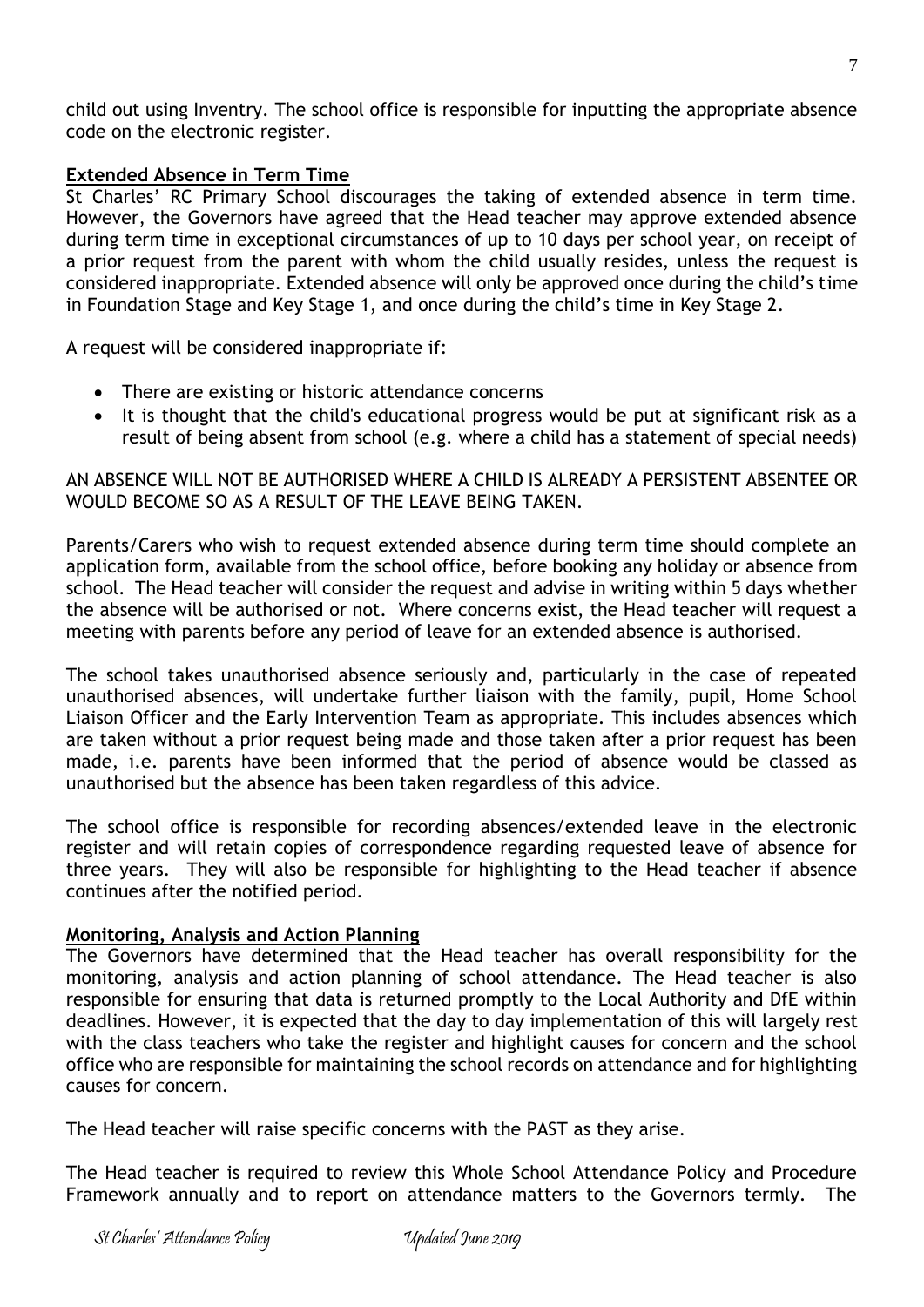Governors will also review the Attendance Policy at least annually to ensure that it continues to meet the school circumstances.

If there is a trend of worsening attendance in a particular group of pupils, discussions should be held with the School Attendance Consultant to identify Action Plans to reverse the trend. It should also be reported to the Governors at the next full Governors' meeting.

St Charles' RC Primary School also uses whole school incentive and reward schemes in order to raise the profile of attendance and promote good levels of attendance. These schemes will be reviewed and changed regularly in order to ensure that children remain interested and motivated.

#### **Criteria and Systems for referral to and working with the School Attendance Consultant and the Early Intervention Team**

The Head teacher is responsible for ensuring consistent referral of regular or unjustified absence. The criteria for referral are outlined in the systems below. The purpose of these discussions is to:

- Highlight any concerns and identify any action required.
- Receive guidance on latest best practice.
- Receive information about local and national trends and benchmarking.
- Discuss whether current attendance policy and procedures are effective.

#### **School System for dealing with concerns about Lateness and Absence**

The school office is responsible for advising the Head teacher of pupils who are persistently late or absent as issues arise. The class teacher is also responsible for raising concerns about lateness or absence of class members to the Head teacher as issues arise.

In addition to this the Head teacher will use electronic systems to monitor the attendance of individual pupils at least once every have half term.

Once concerns have been raised:

- The Head teacher will discuss the matter informally with the family (including the pupil).
- The Head teacher will send letters regarding attendance issues to parents of all pupils whose attendance is a cause for concern. This will be done on a half termly basis.
- Parents and children, if appropriate, will be asked to agree to a parenting contract which will include the setting of targets and will be reviewed regularly.
- If lateness/absence persists, and school procedures fail to provoke the required level of improvement, the Head teacher will contact the Home School Liaison Officer or Early Intervention Team who will arrange meetings with the family and Head teacher as appropriate and determine whether any interventions are required. These interventions will include consideration of the use of legal sanctions.
- Incentive and reward schemes will be used for individual pupils, as appropriate.

#### **School System for reintegrating pupils who have had long term absence**

When a pupil has been absent from school for an extended period, the Head teacher, class teacher and other support services will liaise with the family to ensure that a smooth reintegration is achieved.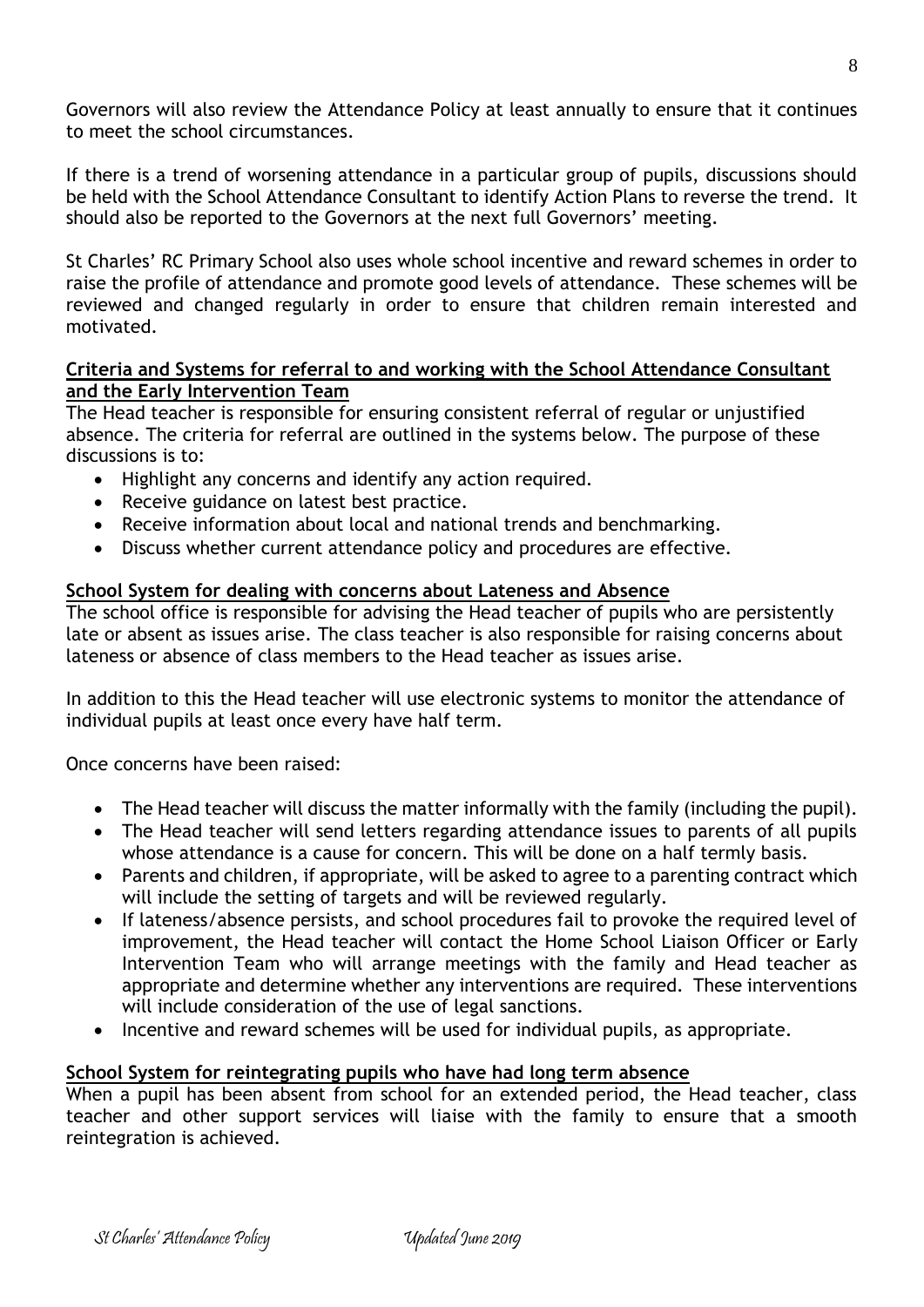#### **Alternative curricular arrangements**

If school is notified that a pupil will be off school for an extended period due to illness, the Head teacher will liaise with the family and other support services to determine whether it is appropriate to provide work to be completed at home.

#### **Communication of Attendance Policy and Procedure**

It is important that the School's Policy on Attendance is communicated to all the stakeholders and that parents, pupils and staff know the procedures and systems that are in place to implement it.

The Governors have determined that:

- Details of the Policy and the procedure for requesting absence, absence in term time, and signing in and out of school will be disseminated as part of the new parent induction process e.g. induction package, talks to new parents.
- Reference to the School Attendance Policy regarding Absence during term time is to be made clear when the school calendar of dates is sent out each year.
- Summary of Responsibilities under the Attendance Policy will be contained in the Home/School Agreement.
- Staff responsibilities will be contained in the Staff Handbook
- The Head teacher will ensure that staff receive training regarding their responsibilities within the Attendance Policy and Procedures.
- The Head teacher will provide a summary of attendance and causes for concern at least annually to the Governors.
- Details of the absence record of the school will be communicated as part of the School Profile.

#### **Removal from Roll**

School will only remove pupils from roll in accordance with the criteria set out in Regulation 8 of The Education (Pupil Registration) Regulations 2006.

When pupils fail to return from any leave within 10 days of the expected return, then school will contact the Children Missing in Education Office at the Globe Centre, informing them of the circumstances and that we wish to remove them from roll as they are no longer in school.

When pupils are absent from school with no explanation, school will attempt to make contact on day 1 by phone, day 2 by phone, day 3 by letter. If there is no response by day 5, the child will be referred to the county Children Missing in Education Officer. On day 21 of absence, if the child has not been located they will be removed from roll.

#### Appendices

- 1. Letter to home regarding absence, to be used as part of half termly monitoring
- 2. Letter home regarding punctuality, to be used as part of half termly monitoring
- 3. Letter inviting parents to meeting re attendance
- 4. Sample Parenting Contract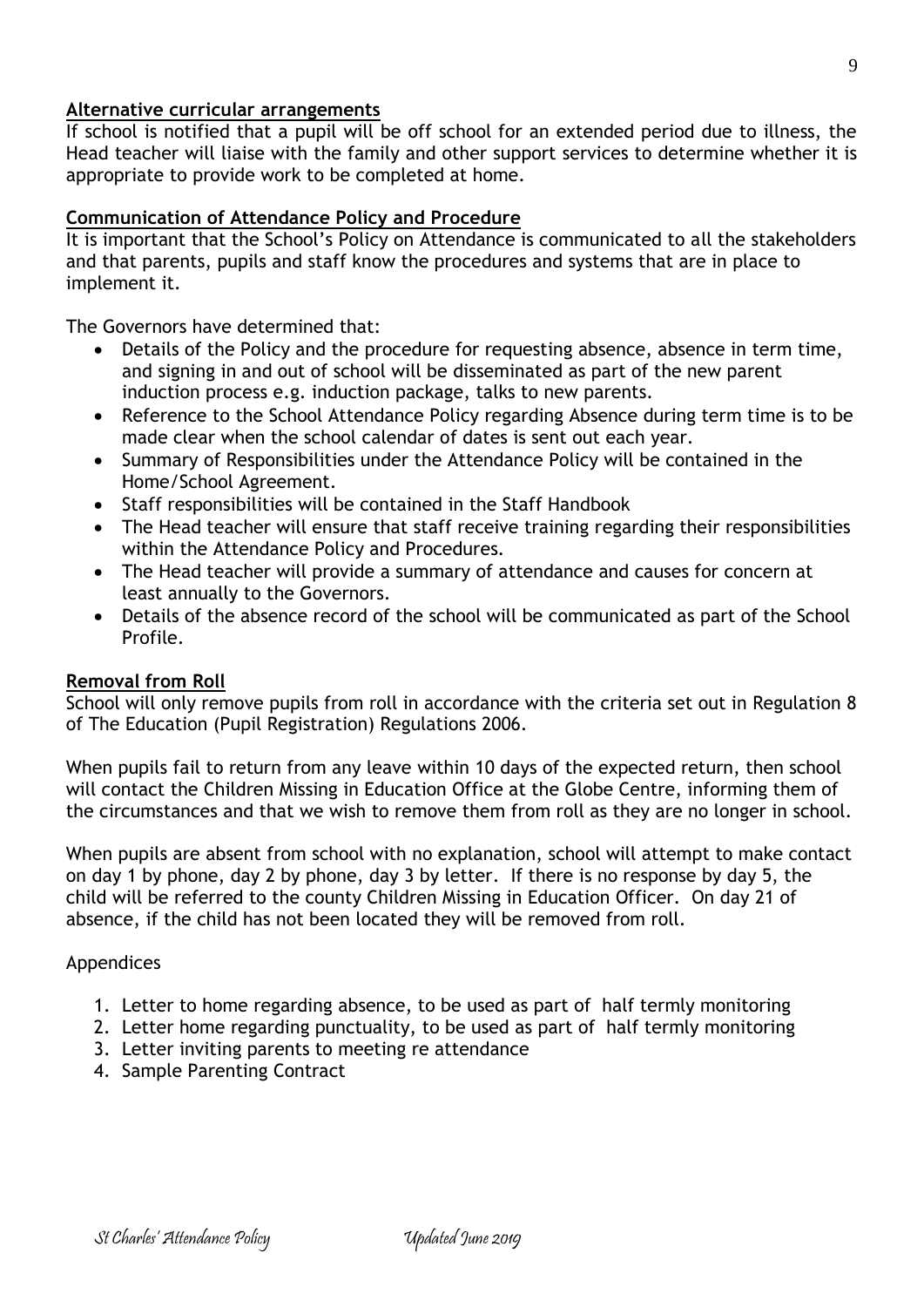# Appendix 1 **ST CHARLES' RC PRIMARY SCHOOL**

*Knowles St, Rishton, Lancashire, BB1 4HT Telephone (01254) 886110 Head teacher: Mrs V Baker BA (Hons) ALCM PGCE Email:bursar@st-charles.lancs.sch.uk <http://st-charles.lancs.sch.uk/>*



"Bring Forth Christ"

*Determination Friendship Good Manners Respect Responsibility*

Dear Parent/Guardian

#### **RE: ATTENDANCE CONCERNS**

At St Charles, we believe that good attendance record is vital because even short periods of absence can mean that a child's ability to keep up with schoolwork may be significantly reduced. Friendship groups can also be affected by time away from school and this can be upsetting for children.

We review the attendance of individual pupils at least once every half term. Our latest register check revealed that NAME attendance is currently ATT%. Whilst we appreciate that these absences may be due to illness, or other reasons authorised by school, we ask that you consider NAME current attendance level before further school days are missed.

The happiness and educational progress of all children at St Charles' Primary School is our main priority and we believe that good attendance is the best way in which this priority can be achieved. It is for this reason that we ask for your support in this matter. If you would like any advice in relation to attendance, please do not hesitate to contact school.

Yours sincerely

Mrs Vivien H Baker **Head teacher**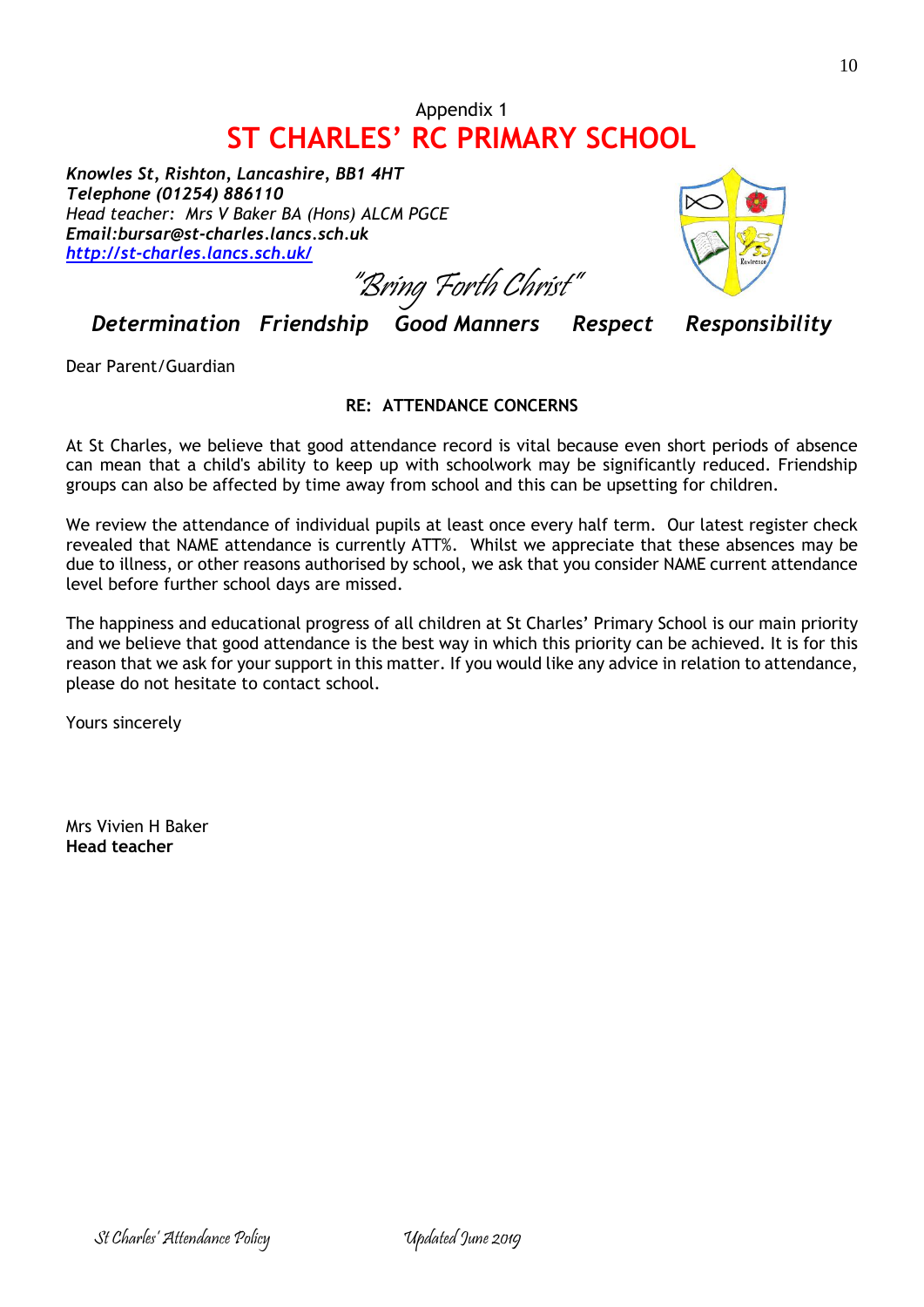# **ST CHARLES' RC PRIMARY SCHOOL**

*Knowles St, Rishton, Lancashire, BB1 4HT Telephone (01254) 886110 Head teacher: Mrs V Baker BA (Hons) ALCM PGCE Email:bursar@st-charles.lancs.sch.uk <http://st-charles.lancs.sch.uk/>*

"Bring Forth Christ"



*Determination Friendship Good Manners Respect Responsibility*

Dear Parent/Guardian of

Following a routine visit from the Attendance Consultant working for the Local Authority, the amount of late arrivals by some pupils in school was highlighted. Unfortunately your child falls into the highlighted group.

Regular attendance at school is vital in order for pupils to achieve their full potential. Each day missed from school creates a 'gap in learning' which can often be difficult for a child to catch up.

Regular punctuality at school is also vital in order for pupils to achieve their full potential. In the morning, school concentrates on the core subjects of literacy and maths. Each late arrival creates a 'gap in learning' which makes it difficult for a child to catch up. Arriving late can have a big impact on your child as they could be worrying about what their class have already learned about, where they will be sat and what their friends have been discussing on the yard before school. It can also be very disruptive to the rest of the class and their learning too.

Every day counts but every minute is important. Being 15 minutes late each day is the same as missing 2 weeks of school. Lost minutes = lost learning.

The Local Authority and school expect every child to arrive on time. We would appreciate your co-operation in making an improvement over the forthcoming weeks as every day really does count.

If you have any questions or wish to discuss your child's attendance with school then please contact us on 01254 886110

Thank you for your support in this area,

Mrs Vivien H Baker **Head teacher**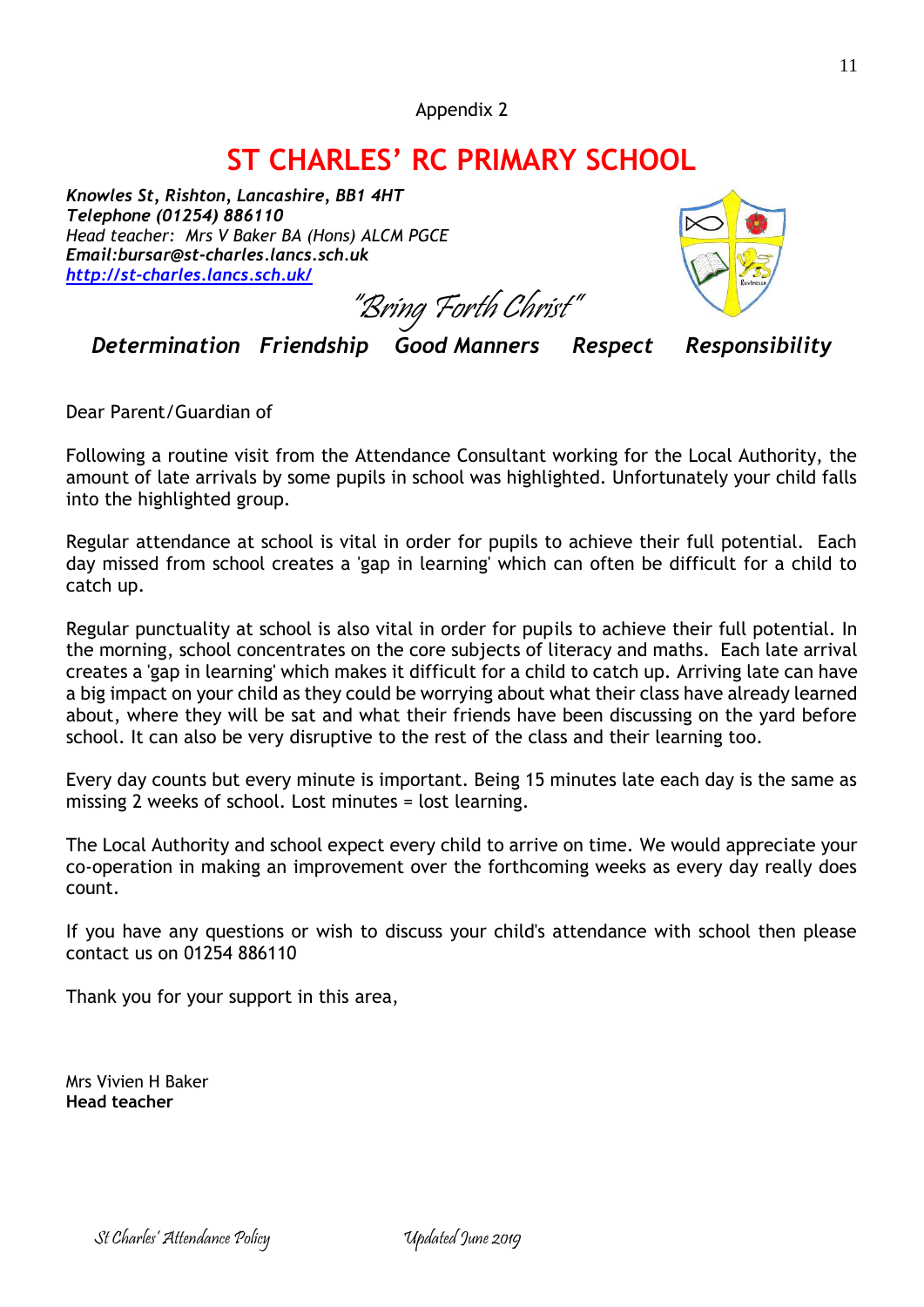Appendix 3

# **ST CHARLES' RC PRIMARY SCHOOL**

*Knowles St, Rishton, Lancashire, BB1 4HT Telephone (01254) 886110 Head teacher: Mrs V Baker BA (Hons) ALCM PGCE Email:bursar@st-charles.lancs.sch.uk <http://st-charles.lancs.sch.uk/>*

"Bring Forth Christ"



*Determination Friendship Good Manners Respect Responsibility*

Dear Parents

RE:

On \_\_\_\_\_\_\_\_\_\_\_ I wrote to you concerning your child's attendance.

I am still concerned that the level of attendance is well below the expected 95% and would like to discuss this matter with you further.

Please contact school to arrange a mutually convenient time to meet and discuss the issue.

Failure to contact school will result in this case being referred to our Home School Liaison Officer for further support.

I look forward to speaking with you soon.

Yours sincerely

Mrs Vivien H Baker **Head teacher**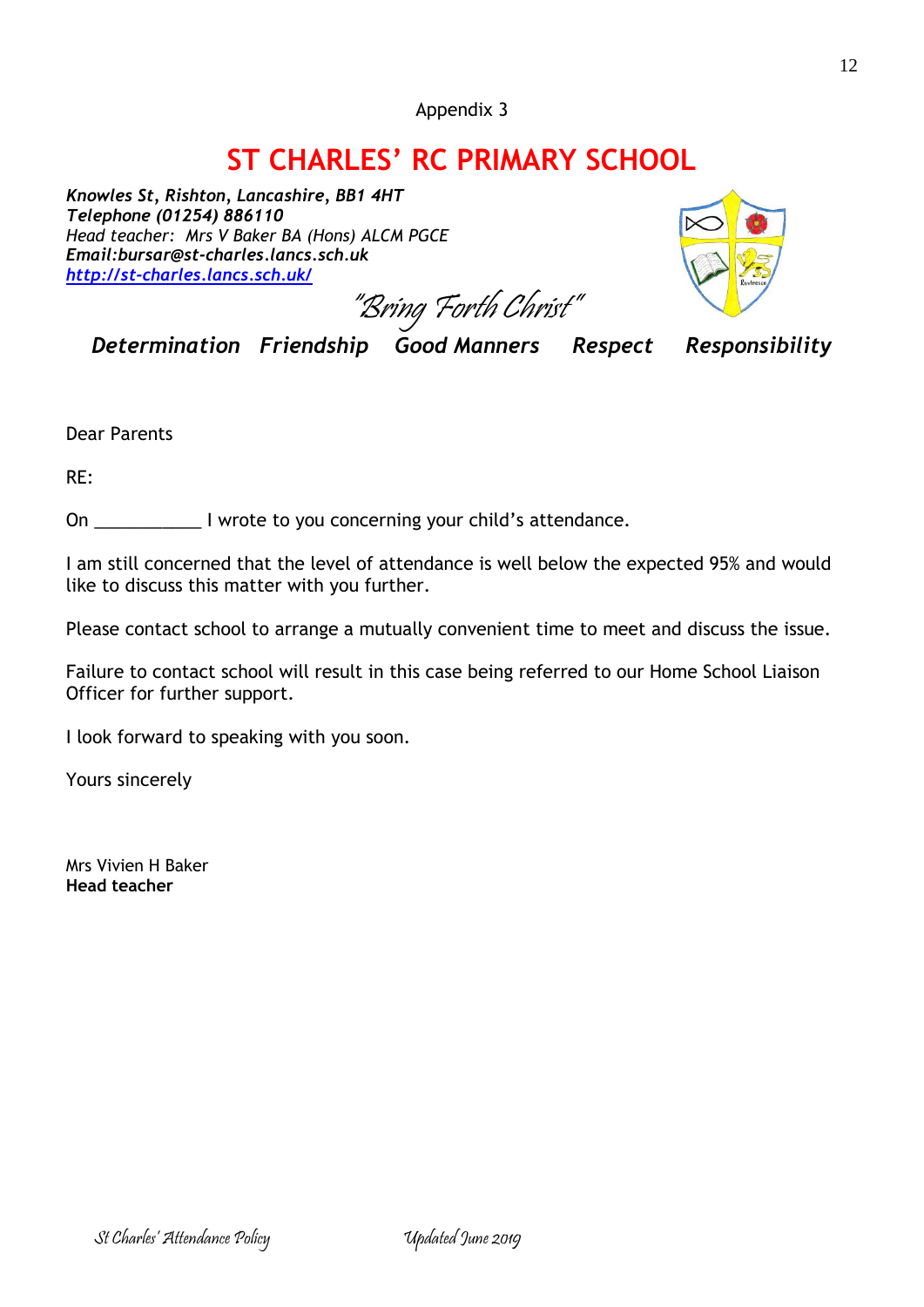#### Appendix 4 Parenting Contract

## **PERSONAL DETAILS:**

| <b>Name of Young Person</b> |  |
|-----------------------------|--|
| Date of Birth               |  |
| <b>School</b>               |  |
| <b>Year Group/Class</b>     |  |

| Name of Parent 1                |  |
|---------------------------------|--|
| <b>Address of Parent 1</b>      |  |
| <b>Parent 1 Contact Number</b>  |  |
| <b>Emergency Contact Number</b> |  |

| Name of Parent 2                |  |
|---------------------------------|--|
| <b>Address of Parent 2</b>      |  |
| <b>Parent 2 Contact Number</b>  |  |
| <b>Emergency Contact Number</b> |  |

## **THE REASONS FOR THE PARENTING CONTRACT**

(*Brief history of events leading to the contract)*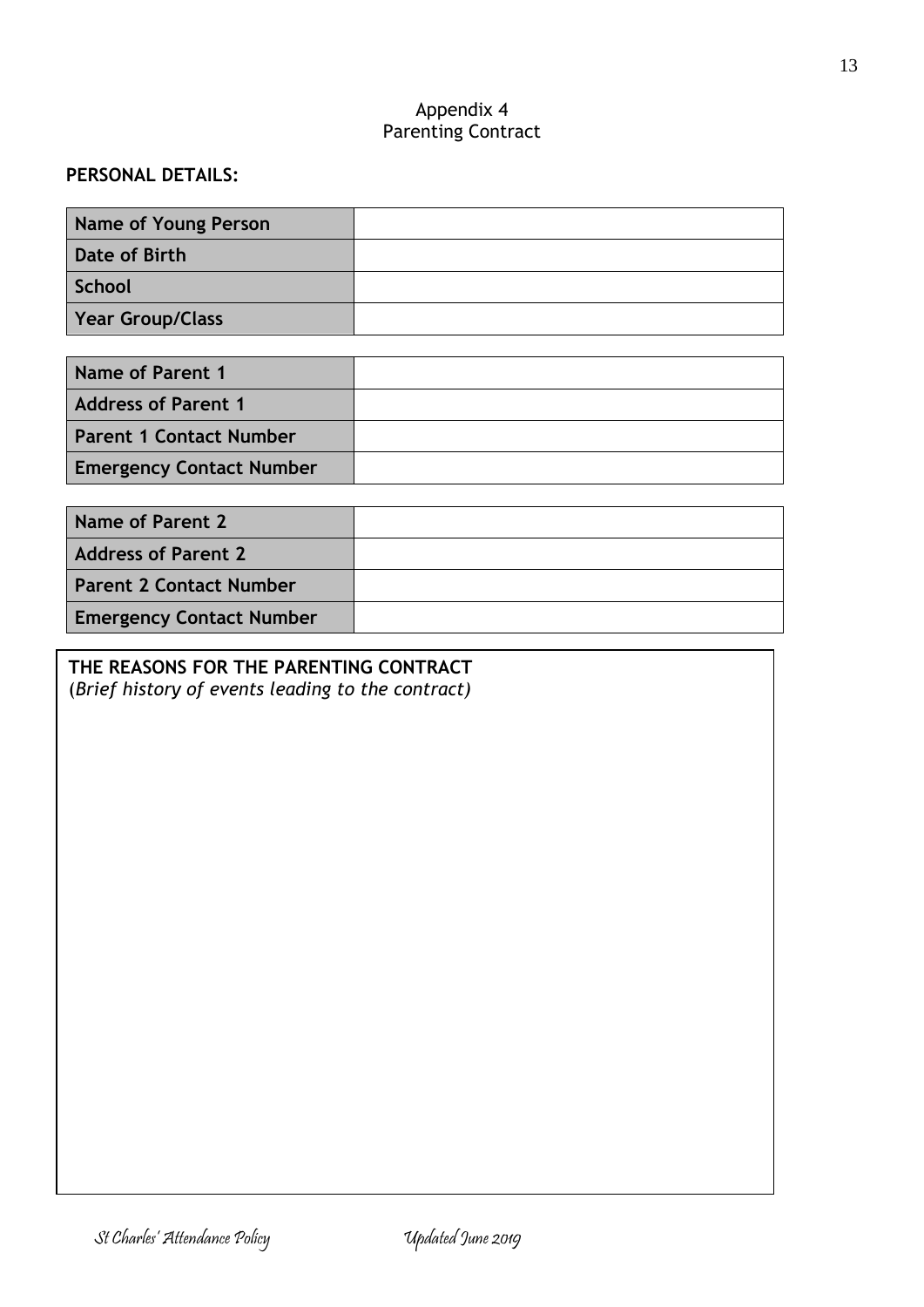#### **PARENTING CONTRACT AGREEMENT**

**The following has been agreed between the School (insert name) and the parent (insert name).**

- **(a) The School, (insert name), has agreed to:**
	- Make sure that a member of staff contacts **(insert pupil's name)**'s parents immediately if **(he/she)** is not at school when the register is taken;
	- Be available after school if there is anything parents wish to discuss in person;
	- •
	- •
	-
	- •
	- •
	- •
- **(b) The parent, (insert name), has agreed to:**
	- Let school know if there are any problems that might affect attendance;
	- Contact school ASAP if **(insert pupil's name)** is to be absent that day;
	- •
	-
	- •
	- •
	- •
	-
	- •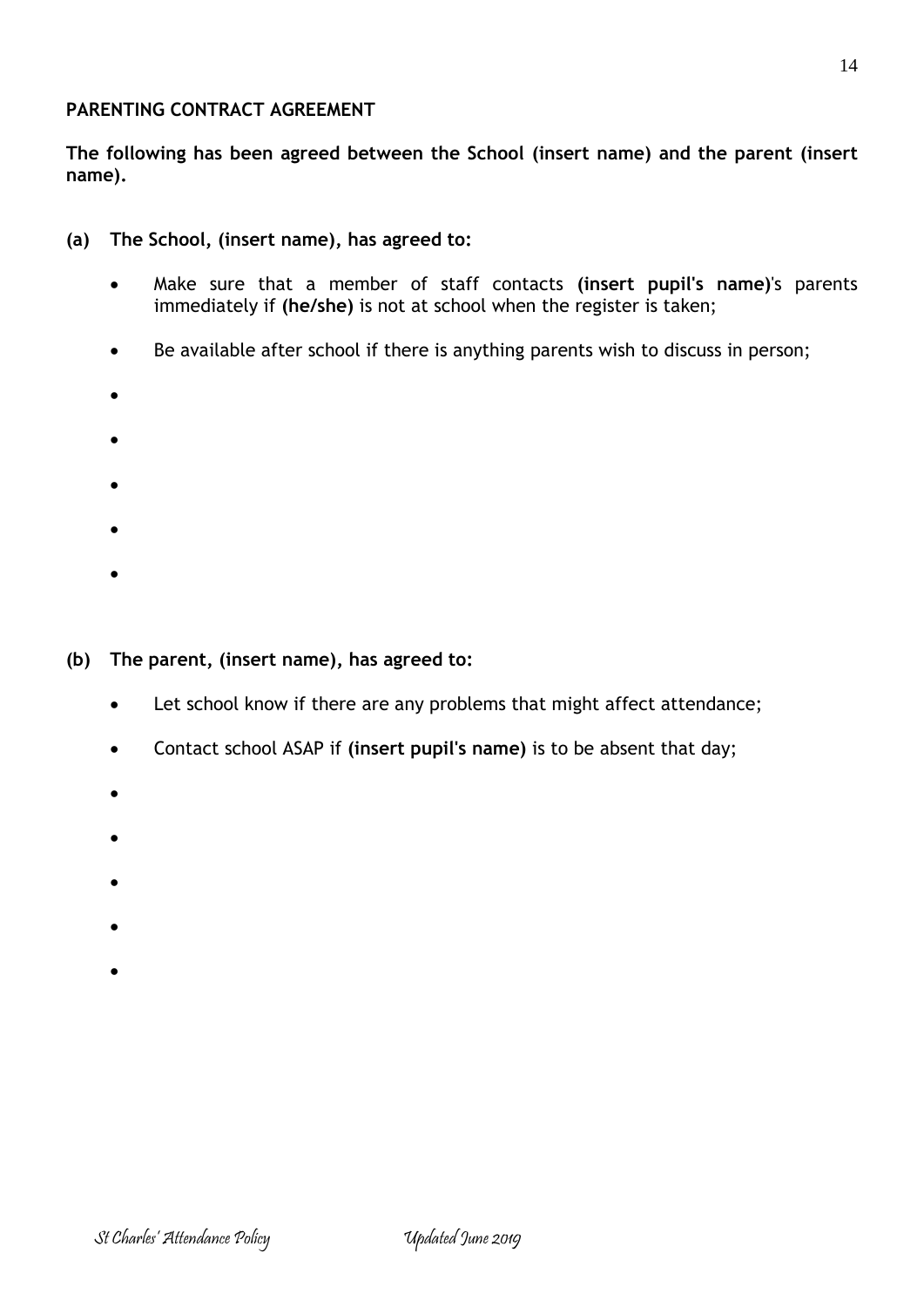# **TARGET:**

Over the next 4/6 weeks/half-term/term (whichever is most appropriate) we expect that (insert pupil's name) will attend school/arrive on time for at least (insert percentage/number here that is achievable and realistic) of the time.

**REVIEW DATE: \_\_\_\_\_\_\_\_\_\_\_\_\_\_\_\_\_\_\_\_\_\_\_\_\_\_\_\_\_**

The School (insert name) and parent(s) (insert name) will meet again on the above date to discuss how things are progressing and whether or not to make any changes to the contract.

NB: A meeting can be requested by any of the people concerned at any time to discuss the agreement or any further difficulties or problems arising.

#### **FURTHER REVIEW DATES:**

This contract will run from **(date)** until **(date)** and the attendance will be monitored for a period of six months after this date.

- We will next meet on **(date)** at **(time)** at **(location)**.
- •
- •
- 
- •
- •